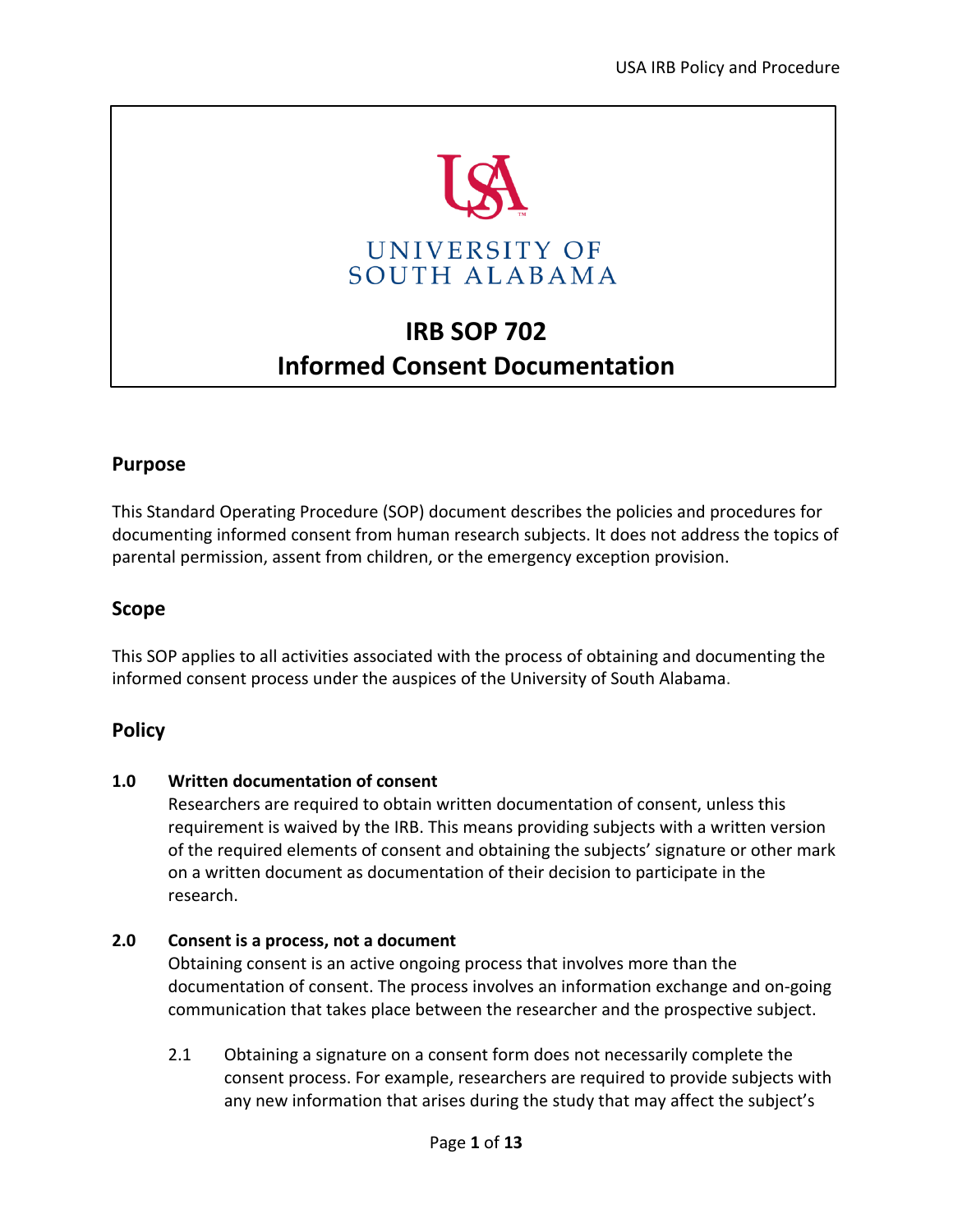decision about whether to continue participation.

#### **3.0 Who signs the consent form**

- 3.1 The subject or the subject's legally authorized representative (LAR) must sign and date the consent form at the time of the consenting process and only after all questions are answered and s/he agrees to participate in the study.
- 3.2 It is USA IRB policy that the person who has obtained consent from the subject must also sign and date the consent form. This person may or may not be the researcher. This signature cannot pre-date the subject's signature.
- 3.3 Witness signatures are required by federal regulations in very limited circumstances. They can also be required by the IRB to assure an adequate informed consent process for some research studies.

#### **4.0 Copy for the subject**

It is USA IRB policy to provide the subject with a copy of the signed and dated consent form, unless the researcher requests otherwise and the request is approved by the IRB. A signed copy of the consent is not required for exempt research studies.

#### **5.0 Records retention**

The original signed consent form is considered a research record. The researcher is required to retain consent forms for a minimum of three years after the completion of the research (per federal regulation). The University retention period required by University of South Alabama is longer. See the [USA Records Disposition Authority](https://www.southalabama.edu/departments/library/recordsmanagement/)  [Policy.](https://www.southalabama.edu/departments/library/recordsmanagement/) FDA regulated studies must keep records for two years after the approval of the last IND.

#### **6.0 Consent Document**

#### 6.1 Regulatory requirements

The consent form is considered to be the written expression of the required elements of consent (listed and described in the *SOP 701: Informed Consent*). Therefore, the consent form is required to:

- 6.1.1 Conform to the general requirements for consent (e.g., in a language understandable to the subjects); and to
- 6.1.2 Contain all of the applicable specific elements of information (e.g., a description of the research procedures).

# 6.2 USA IRB Consent Form Templates

Though it is not an absolute requirement, researchers are encouraged to use one of the USA consent templates when drafting a consent form. Use of the templates ensures compliance with federal and state regulatory requirements as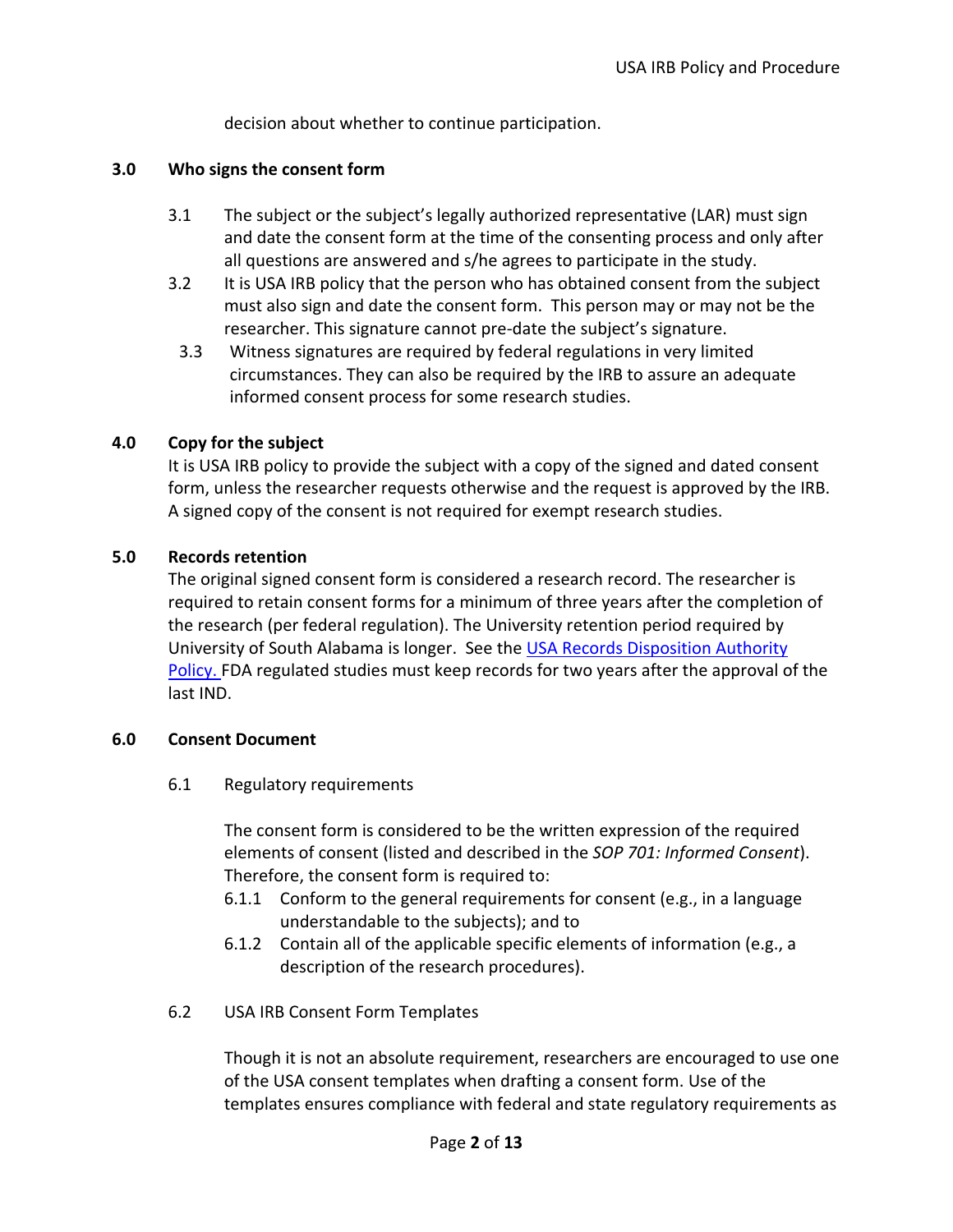well as USA-specific local context language. At its discretion, the USA IRB may require elements in the consent that exceed federal requirements.

#### 6.3 Combination consent forms

It is acceptable to combine consent forms, when appropriate. For example, it is often efficient and easier for subjects to combine the parental permission for a child subject with the consent form used to obtain consent from the parent.

6.4 Consent and HIPAA Authorization

It is USA policy that documentation of consent and HIPAA authorization for the release and use of Protected Health Information (PHI) be included in one consent document, when the medical records are being obtained from USA Medicine or any of its affiliates.

6.5 Secondary studies and additional specific procedures

Some studies have secondary ("sub") studies or procedures that are related to the main study but not required for it. Examples include: drawing an extra sample of blood and analyzing it for a genetic marker; asking subjects to join a registry for being contacted about future studies; asking subjects for permission to put their data and/or specimens into a repository.

- 6.5.1 The IRB has the authority to determine whether these can be considered part of the main study, or whether they should be considered a separate study (with a separate IRB application). The issues that the IRB considers are:
	- The degree of overlap with the already-approved study.
	- Expectations about the future modification activities of the study, based on past experience with the study and the investigator.
	- The impact of the additional activities on the complexity of the file and the study, and the IRB's consequent ability to adequately track and oversee the study activities.
	- Whether the additions involve significant additional risk to subjects.
- 6.5.2 Consent for secondary studies and procedures can be documented in the following ways. The IRB has the authority to require the method it believes is most appropriate.
	- 6.5.2.1 A separate consent form Using a separate consent form may be best if there is

#### Page **3** of **13**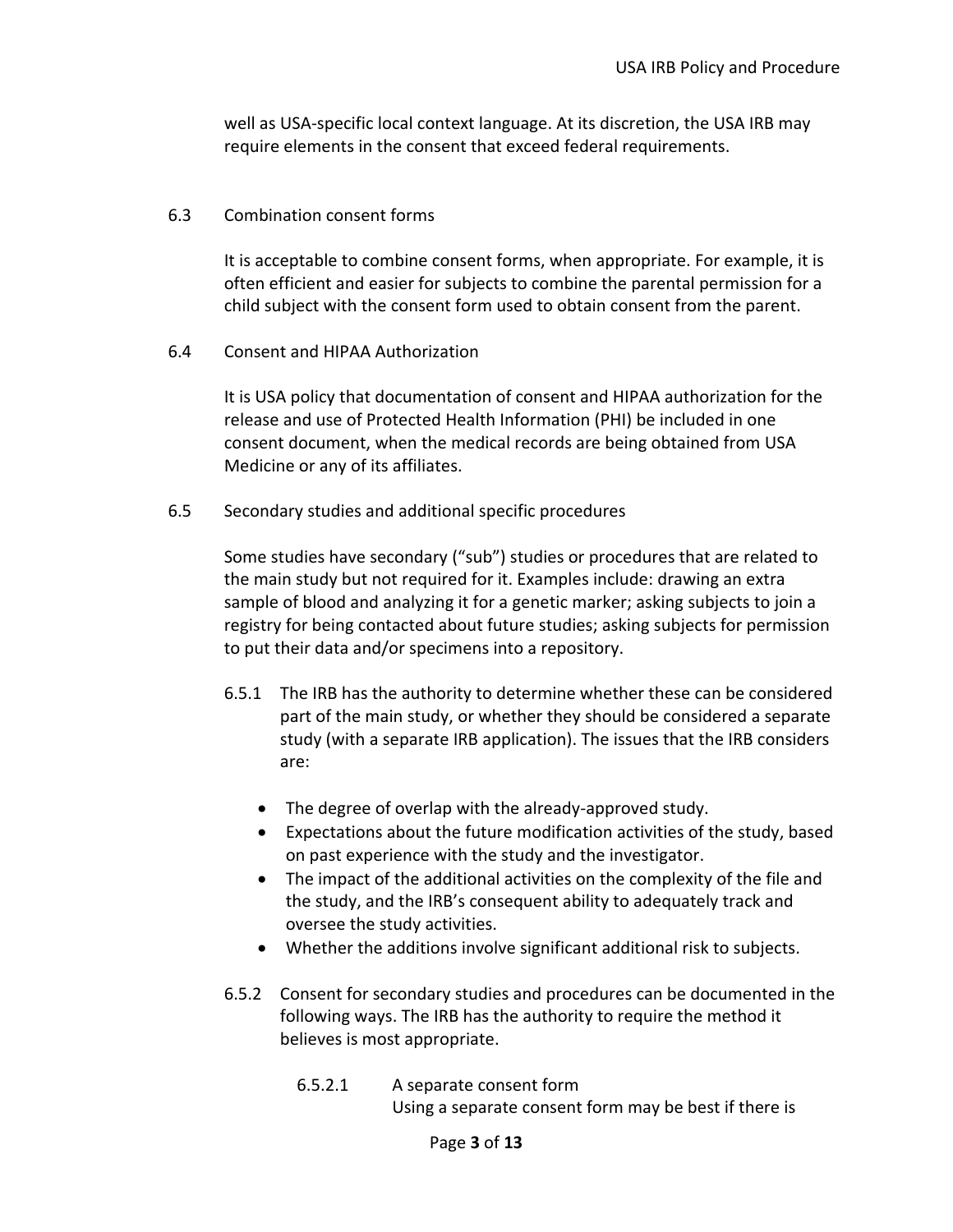relatively little overlap with the main study, or if there is significant additional information (procedures, risks, etc.) to convey to the subjects.

- 6.5.2.2 Initials or signature on a section of the consent form It may be most appropriate for the subject to document consent to secondary procedures by initializing or signing a sub-section of the study consent form. If this method is used, it must meet the following:
	- The distinction between the main study and the secondary procedures is very clear and obvious – for example, the secondary procedures may be described within a labeled text box.
	- The consent process must be an "opt in" process, not an "opt out" process. That is, if the initial/signature line is left blank, it is assumed that the subject did not agree to the additional procedures.
- 6.6 Who is listed on the consent form

The only research team members who must be named (identified) on the consent form are the lead researcher (principal investigator) and the subject contact person.

6.7 Signatures and dates on consent forms

The consent form should contain signature blocks or sections for each of the following, as appropriate for the study. Each signature block should include: a space for a clearly printed name. the signature, and the date of the signature.

- 6.7.1 The subject must sign and date the consent form at the time of the consenting process and only after all questions are answered and s/he agrees to participate in the study. Rare exceptions include blind or illiterate subjects and subjects unable to consent for themselves.
- 6.7.2 Legally-authorized representative (LAR) LARs may provide consent when subjects are unable to do so.
	- This signature should be obtained in a separate signature block entitled "Legally Authorized Representative". The LAR should not sign the subject's name, nor should s/he sign on the subject's signature line. However, the subject's full name should be supplied in the subject printed name block.
- 6.7.3 Research involving Children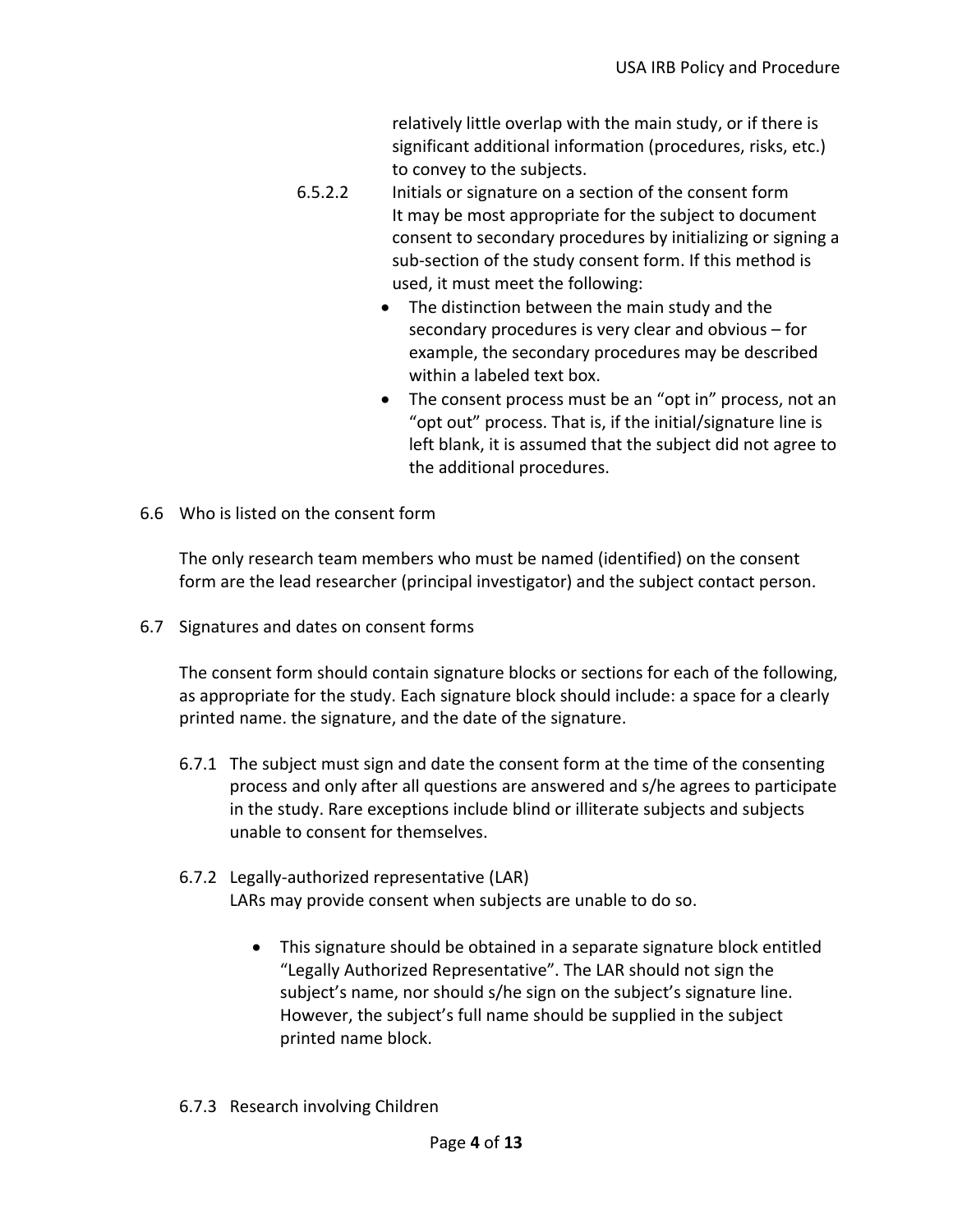Refer to *SOP 703: Informed Consent: Research Involving Children* for more information about the signature requirements for research involving children.

## 6.7.4 Researcher signature

The person who obtained consent from the subject must also sign and date the consent form if the research involves more than minimal risk to subjects. The signature cannot pre-date the subject's signature, but can occur after the subject has signed (for example, when the signed consent form is mailed to the researcher). The purpose of the signature is to document that the person has explained the research to the subject and answered the subject's questions.

- 6.7.3.1 This person may or may not be the lead researcher. If someone other than the lead researcher obtained the consent, then the lead researcher should not sign the consent form.
- 6.7.3.2 This signature section is not required if a one-on-one consent process will not occur. Examples: web surveys; questionnaires with consent forms that are distributed and returned by mail.
- 6.7.5 Witness signatures

Witness signatures are required by federal regulations in certain circumstances. They can also be required by the IRB if necessary to assure an adequate informed consent process. The witness signature means that the requirements for consent have been satisfied, and that consent is voluntary and freely given by the subject or legally-authorized representative.

6.8 Signatures and dates on forms: Methods

The standard expectation is that signatures will be handwritten using a permanent medium (such as ballpoint pen). However, the following alternatives are acceptable per federal regulations and USA policy:

6.8.1 Electronic signatures

Federal regulations allow electronic signatures if approved by the IRB. It is USA IRB policy to accept the use of a secure system for electronic or digital signature that provides an encrypted identifiable "signature". The USA IRB may approve other electronic methods under limited circumstances, as described here:

The IRB considers: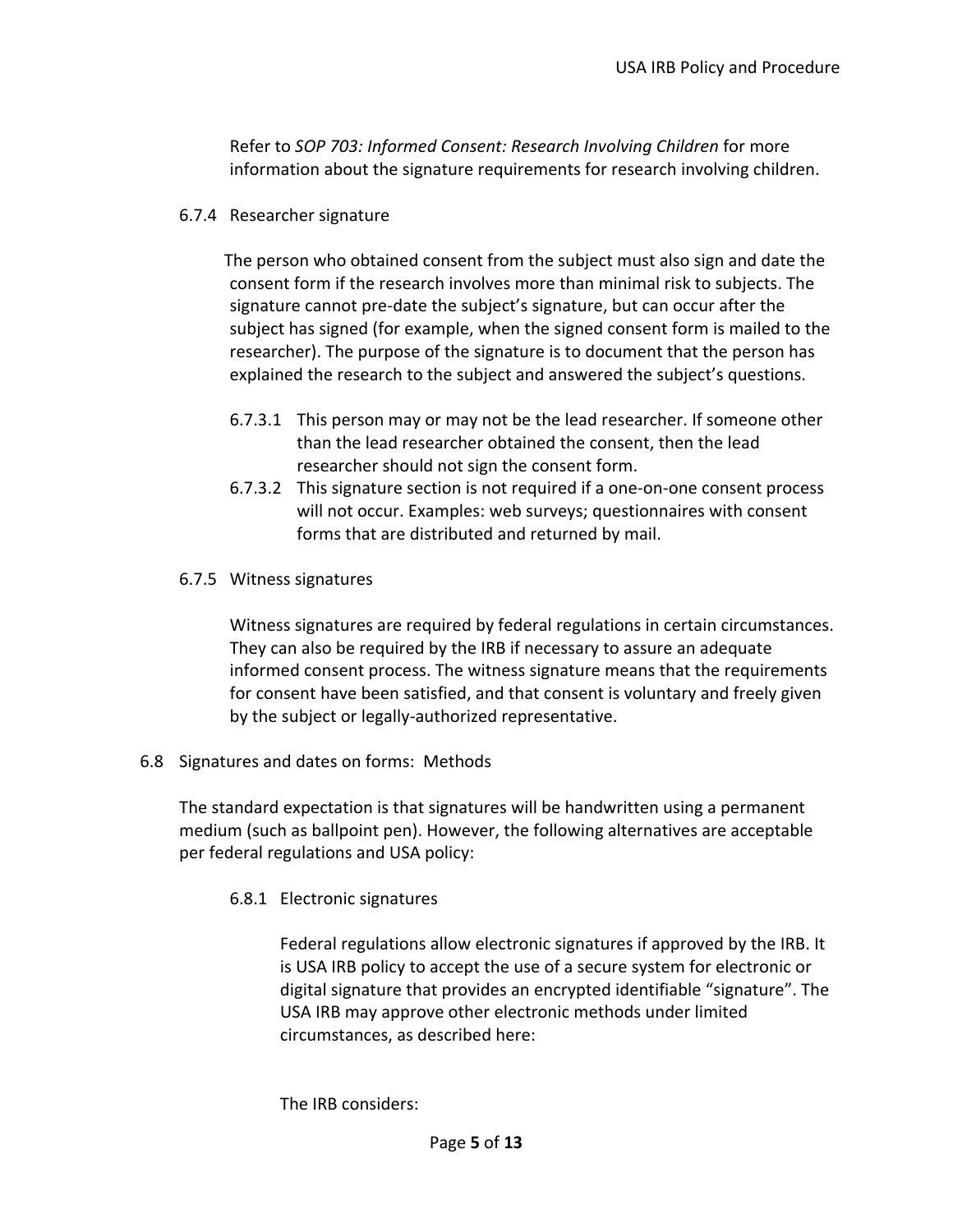- How the electronic signature is being created.
- Whether the signature can be shown or verified to be legitimate
	- (for example, an identified witness was present who can provide verification).
- Whether the consent document can be produced for review by the potential subject.
- 6.8.2 Returning a completed questionnaire or survey sent to subjects by mail/email/social media.

Under certain conditions, this can be considered an acceptable way of obtaining consent (if approved by the IRB). It is sometimes (incorrectly) referred to as "implied consent". However, it does not meet the requirements for documentation of consent. The IRB would need to waive the requirement for documentation of consent as part of its approval.

- 6.8.3 Subjects should not be required to initial and date each page unless it is an explicit requirement of the study sponsor.
- 6.8.4 Subjects who are unable to read or write can provide documentation of consent by **making a mark** in place of a signature on the consent document, when consistent with any applicable local law. See Section 6.0 below, for a more detailed discussion of obtaining consent and documentation from illiterate subjects.
- 6.9 Method for communicating consent document

Federal regulatory agencies have provided guidance that subjects may provide the signed consent form to researchers by any of the following methods: faceto-face, delivery, email, mail, fax, text message, and any other social or electronic media.

#### 6.10 Additional requirements

6.1.1 Language

The consent form must be in a language understandable by the subject.

6.1.2 Reading level

Most consent forms should be written so they are understandable to a lay audience. This means 8<sup>th</sup> grade reading level. However, a higher reading level may be acceptable depending upon the study population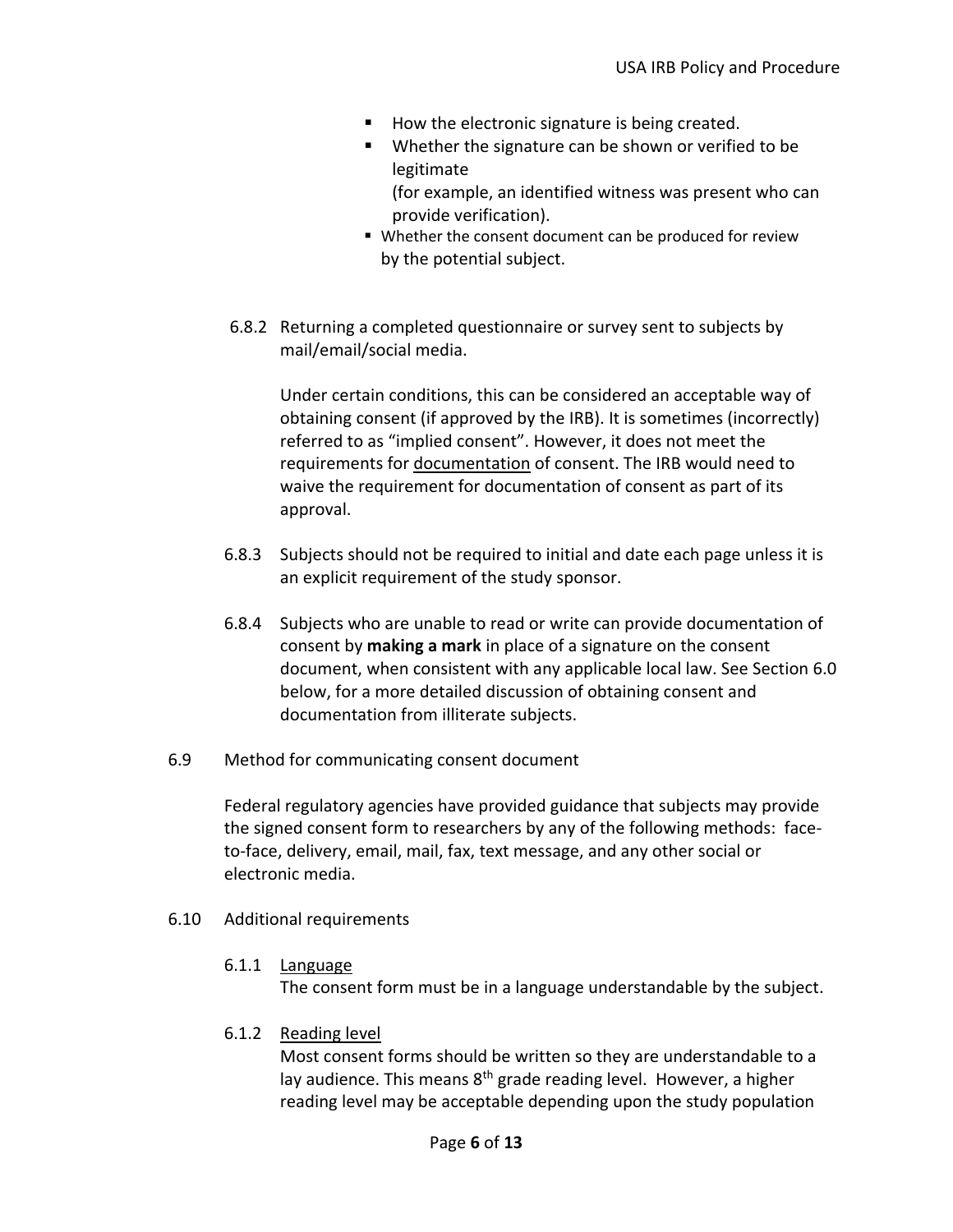(for example, a study population of physicians or other highly educated individuals).

6.1.3 Include a version number and/or the date of creation/revision, usually in a header or footer. This USA requirement is important for ensuring that the IRB is able to follow the evolution of consent forms and the use of multiple consent forms in a single study. However, the IRB has the authority to revoke this requirement if it wishes. The decision to do so should be documented in correspondence (email or letter) with the researcher.

Adding a version number and/or creation/revision date is an administrative change that does not require submission of a modification and does not require re-submission of the consent form to any other IRB that may have already reviewed and approved the consent document.

- Missing version numbers and/or dates are not sufficient reasons in and of themselves for the IRB to grant Conditional Approval instead of Approval. Providing these missing elements is an administrative change, and the stamped approved consent document may be provided to the researcher when the corrections have been made.
- 6.1.4 Reader-friendly formatting
	- 6.1.4.1 Sufficient white space around the margins (1" margin) and between headings and paragraphs
	- 6.1.4.2 Use of subheadings, bulleted lists, tables, etc. to improve readability
	- 6.1.4.3 Use of clean, black, font (preferably times new roman, 12 pt) for easy reading by subject population

# **Procedures**

# **1.0 Researcher responsibilities**

- 1.1 Documentation of informed consent must be obtained prior to initiating any research activities, including screening procedures or extracting information from records.
- 1.2 Researchers are required to use the current approved version of the consent process and form.
- 1.3 Researchers are required by USA IRB policy to use copies of the approvalstamped consent form when obtaining documentation of consent from subjects, unless the IRB has approved an exception to this policy (for example, when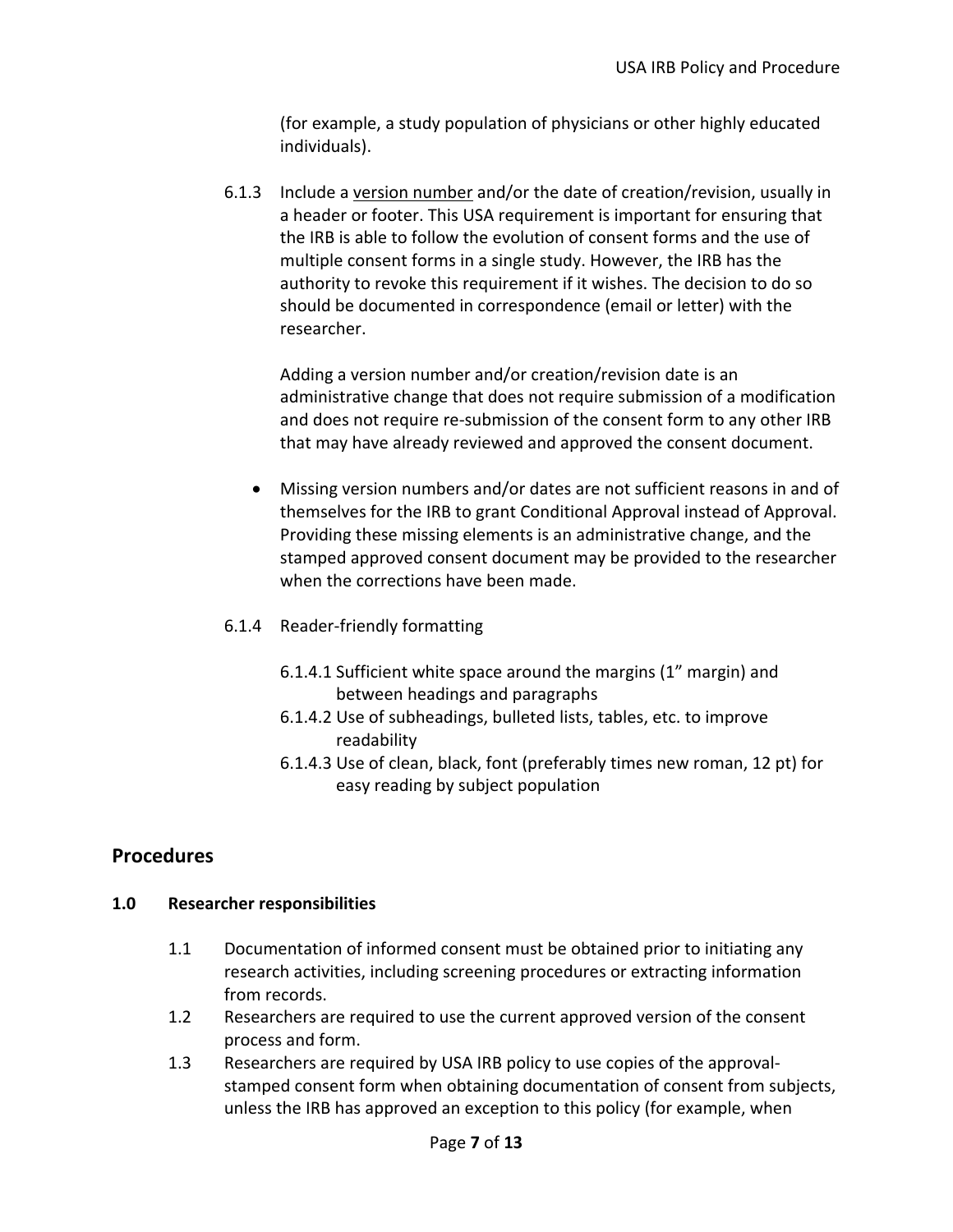electronic consent materials are being used).

## **2.0 Translation and interpretation**

As part of each consent discussion, the researcher has an ethical and legal obligation to assess (informally or otherwise) the subject's understanding of the consent information to ensure that consent is truly informed. When the researcher and the subject do not speak the same language, the researcher must depend on the accuracy of the translated consent documents and the qualifications of an interpreter. In addition, the researcher's familiarity (or lack of it) with the subject's culture affects the communication. See the *SOP 705: Translation and Interpretation* for detailed information and USA IRB policies on this topic.

#### **3.0 Standard method of documenting consent**

Documentation is obtained by having the subject (or LAR) read and sign a standard consent form that meets all of the requirements described above in Section 3, including the requirement that the consent form is in a language understandable to the subject (or LAR). The person obtaining consent also signs the form.

#### **4.0 Short Form consent document for Non-English Speaking Populations**

For research participants who do not speak and/or read English, a short form consent should be used (Office of Human Research Protections 45 CFR 46.117(b)(2) and FDA 21 CFR 50.25; 50.27(b)(2)). This is a generic document stating that the required elements of consent (unless waived by the IRB) have been presented to the subject in the subject's language. A pre-approved English version, called TEMPLATE: Consent Form (Short), English is posted on the USA Human Subject's website or in IRBNet forms and templates.

Literate subjects should have the opportunity to read this form, in the subject's own language. (This means that a translated version of the Short Form must already be available to the researchers.) When the subject is illiterate, a qualified interpreter reads the Short Form to the subject in the subject's own language.

# 4.1 Summary document

Federal regulations require that there be a "summary" document that contains the specific information provided to the subject. The approved English language consent document is almost always used for this purpose.

#### 4.2 Interpreter

The Short Form document is read or presented to the subject by an interpreter who is fluent in both English and the subject's language. The interpreter also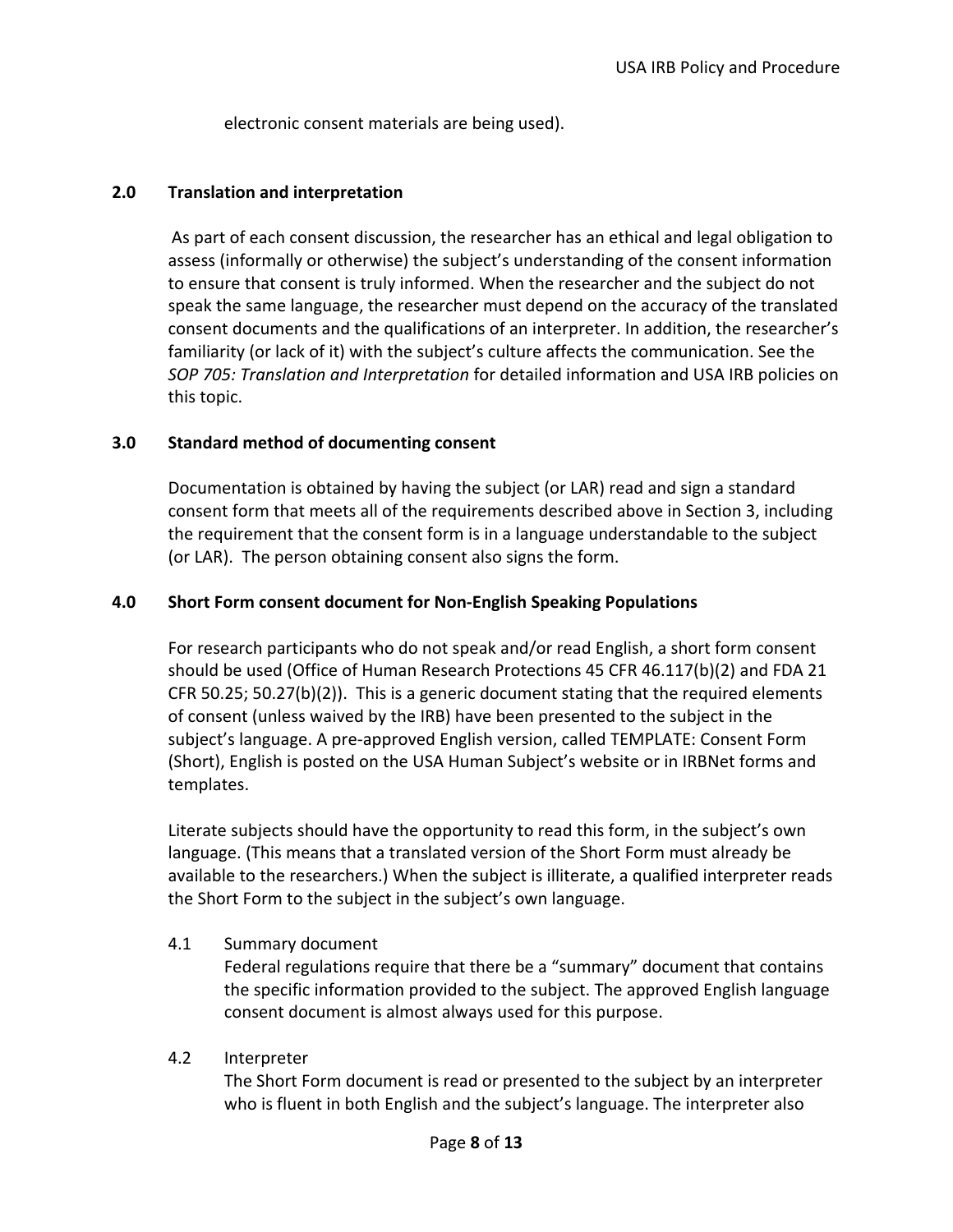facilitates the question and answer phase of the consent process between the potential subject and the researcher (if the researcher is not the interpreter).

4.3 Witness

The witness must be an adult, fluent in both languages, who is *not a member of the research team.* If the interpreter is not a member of the research team, the interpreter may serve as the witness.

# 4.4 Signatures

The following signatures (or marks) must be obtained:

- 4.4.1 Short Form document: Signed by the subject, and by the witness.
- 4.4.2 Summary document: Signed by the witness and by the person obtaining consent.
- 4.4.3 Distribution of copies. The subject is provided with a copy of the Short Form document as well as the Summary document.

#### **5.0 Non-English speaking subjects**

When the researcher or the IRB anticipates that the study population will include non-English speaking subjects, it is expected that the consent process will be conducted in the subject's own language.

- 5.1 However, the USA IRB recognizes that there are some circumstances when it is not possible to provide a translated version of the study's consent form.
- 5.2 The cost of translations is not sufficient rationale for use of the Short Form process. See the *SOP 705: Translation and Interpretation* for more information.
- 5.3 While an interpreter may be helpful in facilitating the consent process, federal regulations do not allow routine ad hoc translation of the consent document by an interpreter and should not be substituted for a written translation.

# **6.0 Illiterate subjects**

Federal regulations do not specifically address the process for obtaining consent and documentation of consent from illiterate subjects (i.e., subjects who cannot read the consent materials due to illiteracy).

- 6.1 The pertinent federal regulation is the requirement that "The information that is given to the subject or the representative shall in be in language understandable to the subject or the representative." If the subject is illiterate, the written consent form would not be in language understandable to the subject.
- 6.2 USA IRB generally follows, for all research, the guidance provided by the federal Food and Drug Administration for research involving illiterate subjects (FDA; reference 7.3, section 4.8.9):
	- 6.2.1 The consent materials are read to the subject in the presence of an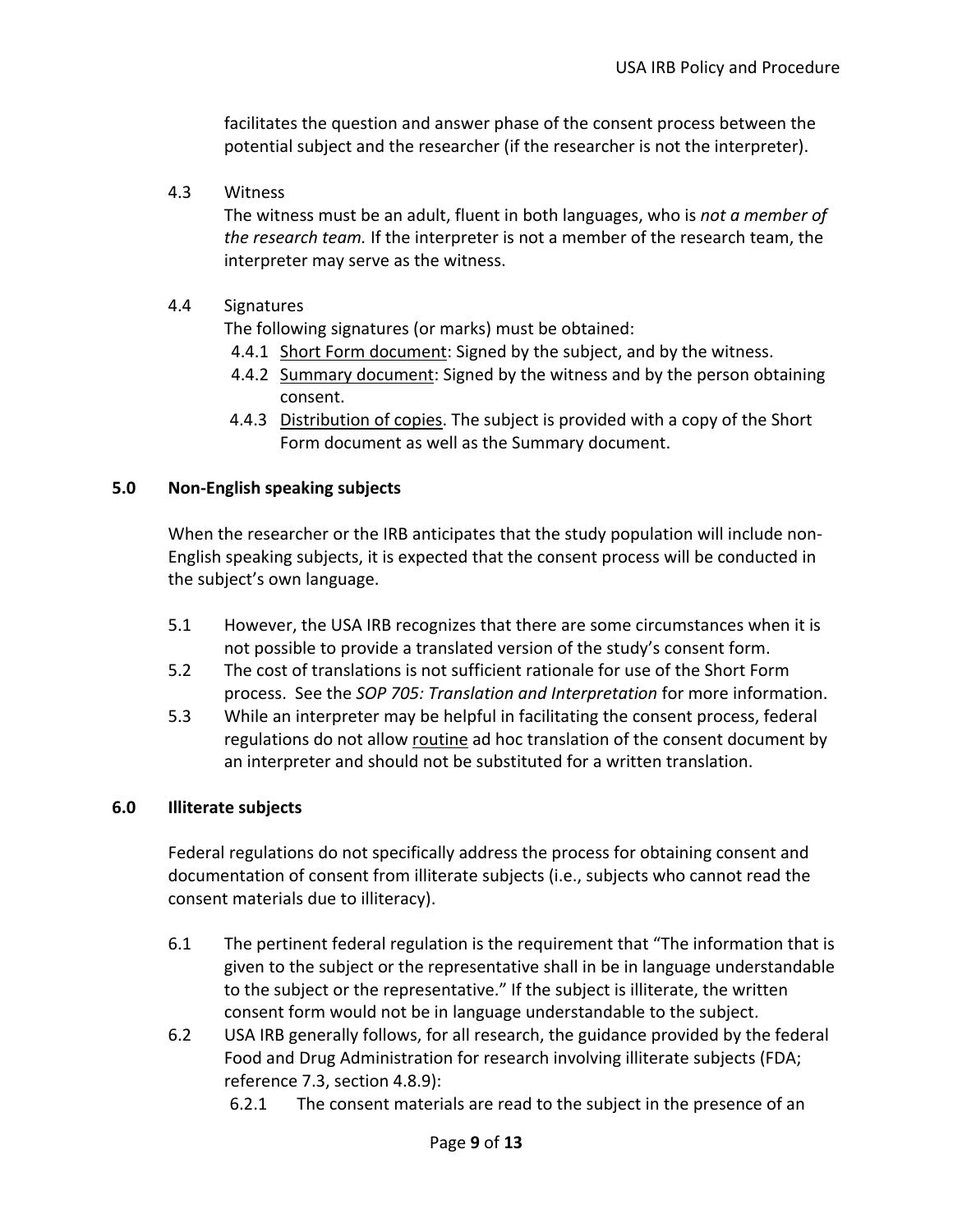impartial witness who observes the entire consent process.

- 6.2.2 Sufficient time is allowed for questions to be asked and answered, to ensure that the subject comprehends the consent information.
- 6.2.3 Documentation is obtained:
	- $\circ$  If capable of doing so, the subject signs, or marks an X, to signify consent.
	- o The witness signs and dates the consent form. By doing so, the witness attests that the consent information was accurately explained, that the subject apparently understood the information, and informed consent was freely given.
	- o The person obtaining consent signs and dates the consent form.
	- o A signed copy is provided to the subject.
	- o The researcher considers using a video/audio recording of the consent discussion as part of the documentation of consent.
- 6.2.4 Alternative approaches

Alternative approaches may be used if approved by the IRB and if they satisfy the requirements of the applicable regulations. For example, on rare occasions, the IRB may approve a process that involves reading the consent form to the subject and noting it in some official record that is not part of the research records (for example, in the subject's medical record).

# **7.0 Subjects who can read but are physically unable to talk or write due to physical limitations**

Subjects with these characteristics may be able to participate in research if they are cognitively competent and able to indicate approval or disapproval by other means. The consent form should document the method used for communication with the subject and the specific means by which the subject communicated agreement to participate in the study.

# **8.0 Obtaining consent by telephone, Skype, social media, or interaction with a website**

Consent obtained by these methods must still comply with all regulatory requirements about the process, the consent elements, and documentation of consent unless the requirements are waived by the IRB. When the study does not meet the criteria for waiving documentation of consent, the researcher may propose a consent documentation process as follows:

- 8.1 The subject receives a copy of the consent form in advance. For example, it could be mailed, emailed, or posted on a website.
- 8.2 The researcher obtains consent over the phone or Skype. For website or social media interactions, the website may provide the researcher's contact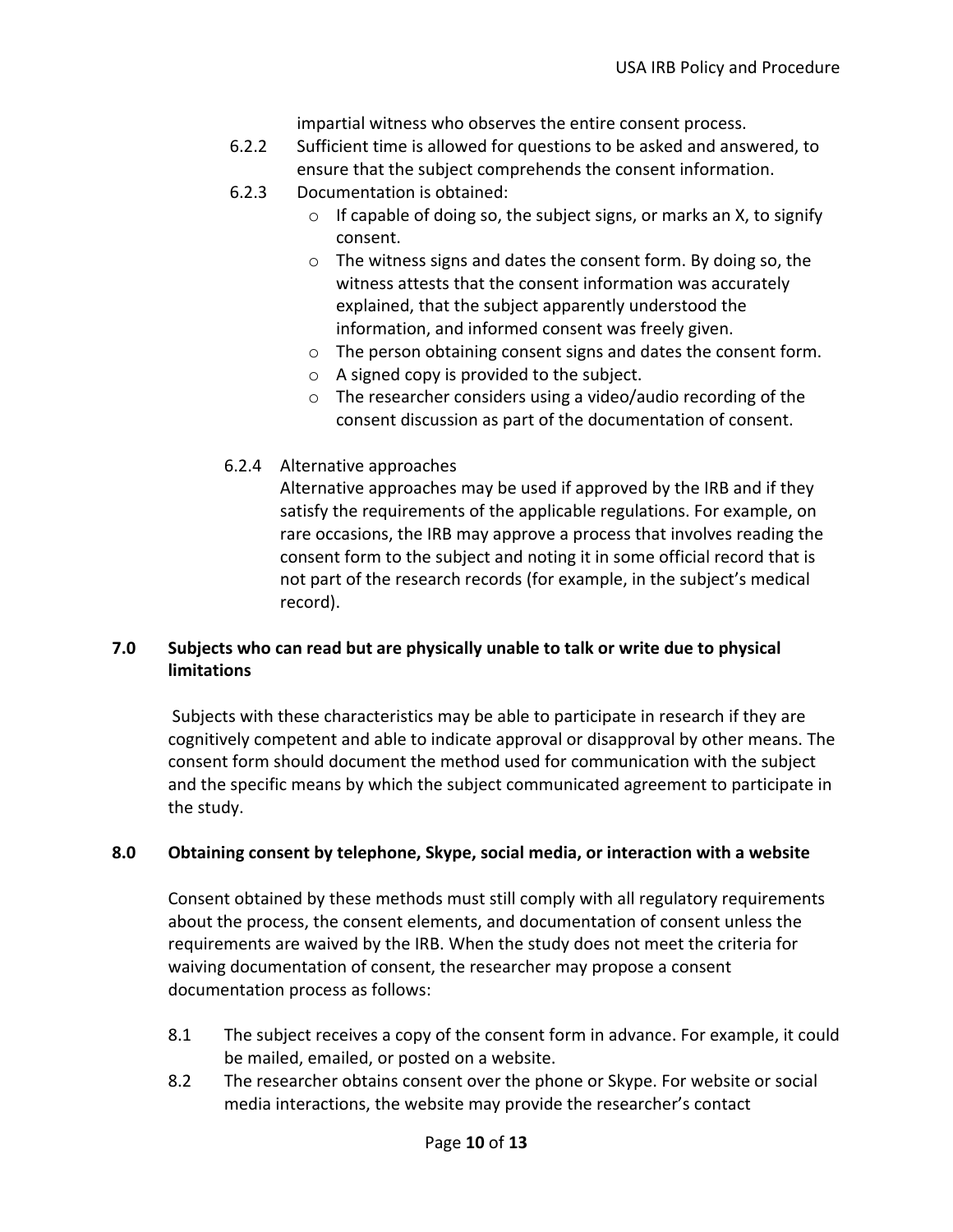information so that the potential subject can contact the researcher to set up a discussion by some method (phone or other, but it must provide the opportunity for a real-time or near real-time discussion.)

8.3 If the subject agrees to participate, s/he signs the consent form and returns it to the researcher for the researcher's signature, before any research procedures begin.

#### **9.0 Other scenarios**

Consult with USA IRB Office to determine appropriate procedures that comply with applicable regulatory requirements and conform to the Belmont ethical principles.

#### **10.0 IRB Review and Approval**

- 10.1 What is reviewed
	- 10.1.1 The consent form and documentation process must be reviewed and approved by the IRB. Changes or supplements to approved consent forms must also be reviewed and approved by the IRB, as modifications. Approval must be obtained in advance.

#### 10.2 Criteria for IRB approval

- 10.2.1 The IRB approves the consent form when the IRB determines that the requirements have been met, unless the IRB determines that the study meets the criteria for waiving documentation of consent.
- 10.3 Waiver of Documentation of Informed Consent

The IRB may grant a waiver of the regulatory requirement for documentation of consent. This means that consent is still obtained but that it is not documented with a signed form.

- 10.3.1 The investigator makes a preliminary decision to seek waiver of the documentation requirements for obtaining informed consent, as specified in the protocol submission.
- 10.3.2 The IRB may waive the documentation requirements to obtain a signed consent if:
	- Non-FDA-regulated studies: The only record linking the subject and the research would be the consent document and the principal risk would be potential harm resulting from a breach of confidentiality. Study personnel must ask each subject whether the he/she wants documentation regarding the research; **OR**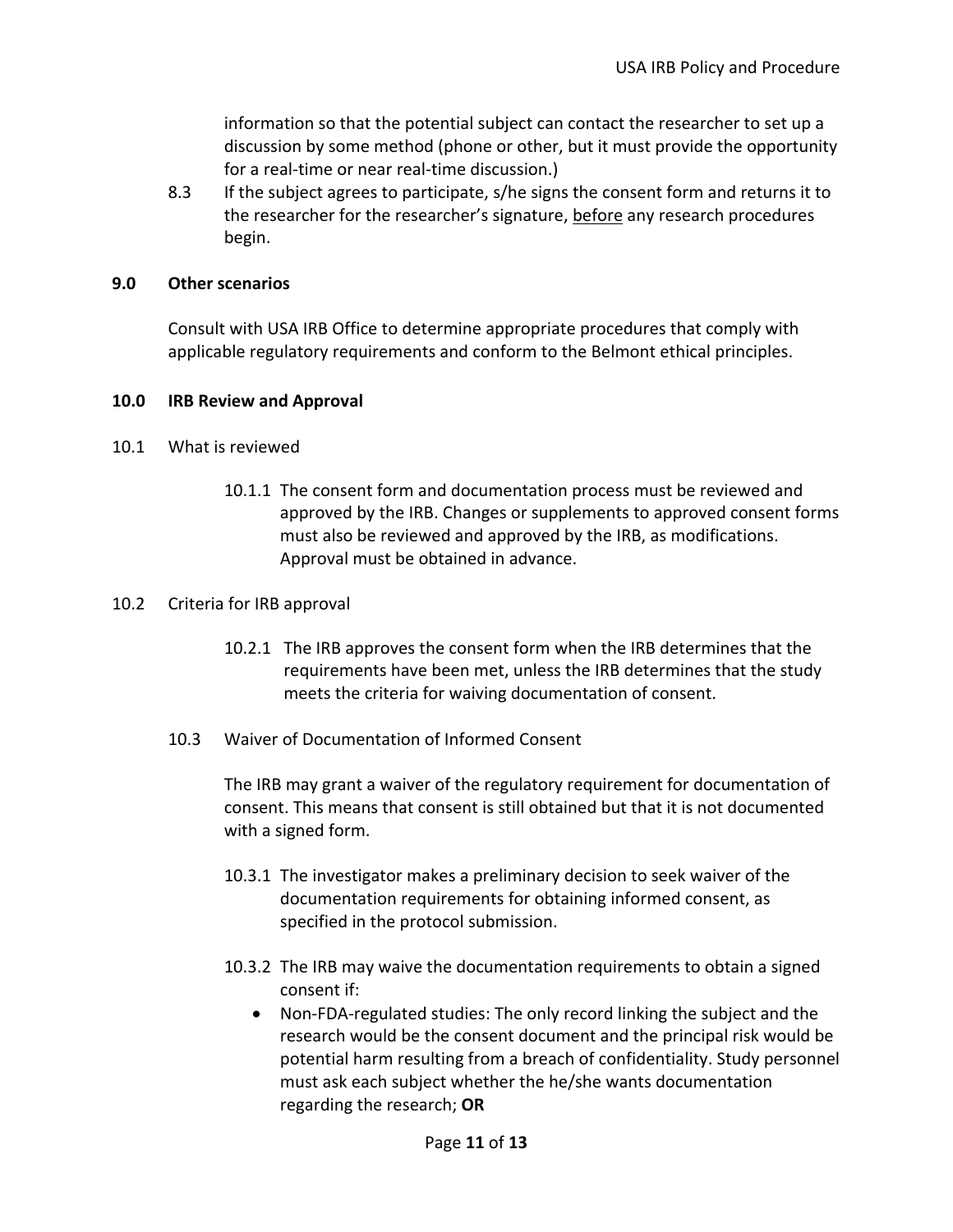- Non-FDA-regulated studies: The research presents no more than minimal risk to subjects and involves no procedures for which written consent is normally required (i.e., a cover letter or a phone script). **OR**
- FDA-regulated studies: The research presents no more than minimal risk and involves no procedures for which the IRB normally requires written consent.
- 10.3.3 When the IRB waives the requirement to obtain written documentation of informed consent, the IRB reviews a written description of the information that the investigator will give to the participants. The IRB Office requires investigators use the "Waiver of Documentation of Informed Consent" template. Some federal agencies restrict the use of this waiver.
- 10.3.4 In cases in which the IRB waives the documentation requirement, the IRB has the authority to require the investigator to provide subjects with a written statement regarding the research
- 10.3.5 If the waiver of documentation of informed consent is part of a protocol submission reviewed by the convened IRB, IRB office staff will document the waiver of documentation of informed consent criteria and approval in the IRB meeting minutes.
- 10.3.6 If the protocol is eligible for expedited review, a notation will be made in the study file by the expedited reviewer documenting whether the study meets each of the criteria for a waiver of documentation of informed consent.
- 10.3.7 Consent scripts or similar descriptions When the IRB has waived the requirement for documentation of consent, the IRB expects the researcher to create a script or other description of how the consent information and elements will be provided to subjects in place of a consent form. The IRB must review and approve the script or process.

10.3.7.1 The script or other description must be sufficiently detailed and specific that the IRB can ensure that all required elements of consent will be adequately included (unless waived by the IRB).

10.3.7.2 For other research, a word-for-word script may not be necessary as long as the researcher can provide the IRB with a sufficient description of how the consent elements will be communicated to subjects in place of the consent form. The USA